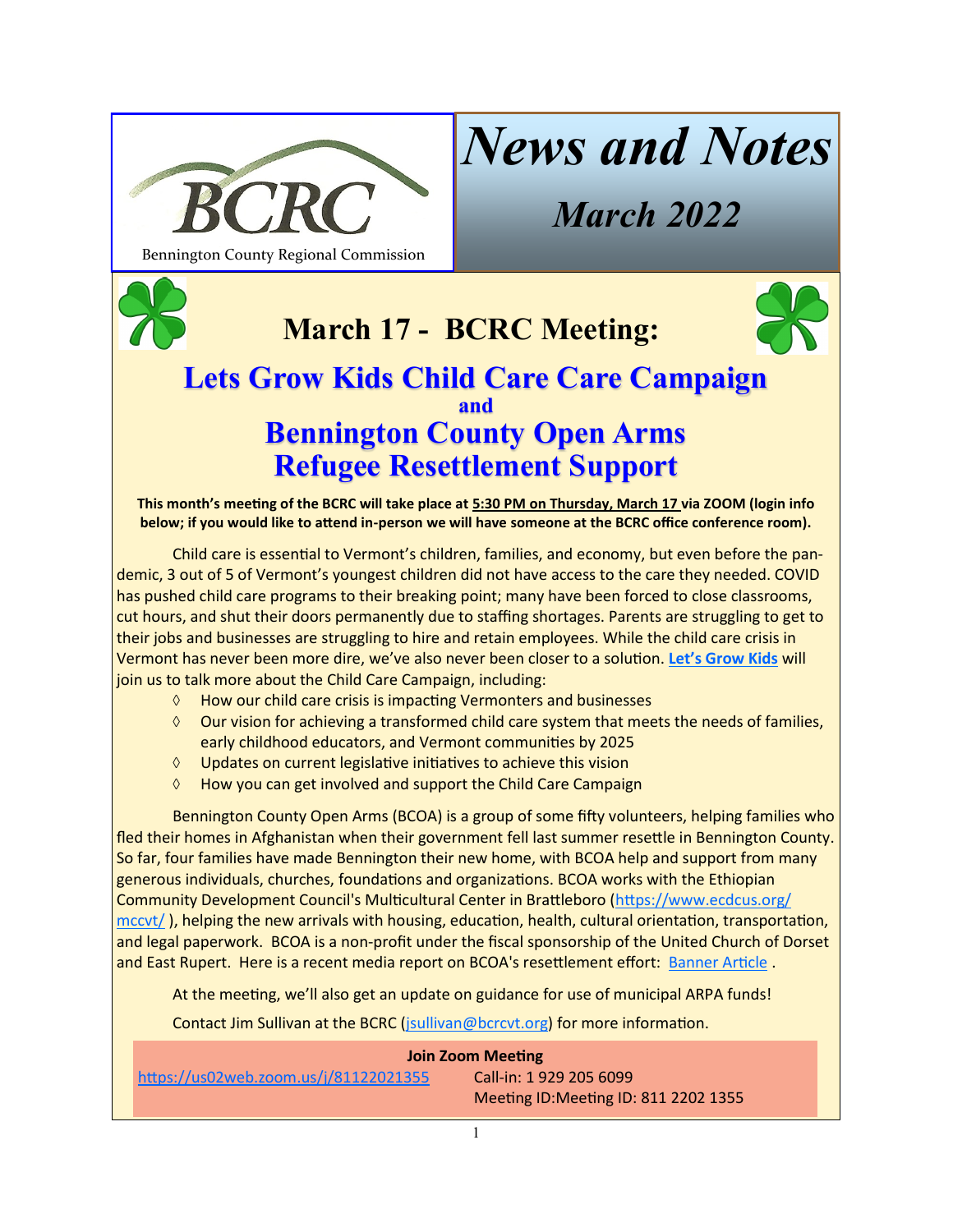## **American Rescue Plan Guidance for Local Funds**

The US Treasury issued the [Final Rule for State and Local Fiscal Recovery Funds,](https://track.robly.com/da7dc570-a039-481a-9d37-47c8b4e2796a3d3b2c015c15ab89b575b4d20b6e9bd1) along with an accessible and helpful [overview document.](https://track.robly.com/da7dc570-a039-481a-9d37-47c8b4e2796ac4793325b790a9d0e945b2bea172aabb) The finalized regulations give municipalities much more spending flexibility under the "Lost Revenue" category. All recipients in our region can now classify any portion or the entirety of their awards as Lost Revenue, without having to do any of the calculations formerly required under the interim draft rule. Funds that are categorized as "lost revenue" can be spent on "government services," which includes any service traditionally provided by a government. There are still a number of restrictions and accounting implications to consider, and VLCT is encouraging all recipients to hold off on ARPA spending until further guidance has been developed. Waiting until after April 30th to begin spending will also make your town's first progress report much easier to manage.

• While we wait for more guidance, this is a good time to be doing outreach in your community to gather input on project ideas and spending priorities. The BCRC is happy to assist with facilitating community dialogues.

Towns and villages that received local ARPA allocations are required to submit their first project and expenditure reports by April 30, 2022. US Treasury recently issued a user guide for how to [navigate the reporting portal.](https://track.robly.com/da7dc570-a039-481a-9d37-47c8b4e2796ae56ec5011a9d27644ee778b9b18962dd) 

Click below for a concise summary of the Final Rule developed by VLCT:



# **Clean Heat Standard Being Considered**

The **Clean Heat Standard** was part of the Vermont [Climate Action Plan](https://facebook.us4.list-manage.com/track/click?u=1de49d2014d5f70cb6b6f163f&id=961e411fae&e=32b1c61a26) aimed at mitigating the *startling 34% of Vermont's emissions coming from our buildings*. The Clean Heat Standard is a perfor-

mance-based concept where both suppliers and users can choose how to clean Heat Standard: Sample Process transition to less carbon-intensive heating methods. The idea is to create certainty, stability, and predictability.

A proposal to implement such a program currently is being considered by the Vermont Legislature. To help understand this innovative proposal, Sen. Chris Pearson and Rep. Sarah Copeland-Hanzas sat down with Neale Lunderville, CEO of Vermont Gas Systems (VGS), to speak about this work.

You can view the interview here:

### **Neale Lunderville[—Cl](https://www.youtube.com/watch?v=DJIJFBHPKN4)ean Heat Standard**

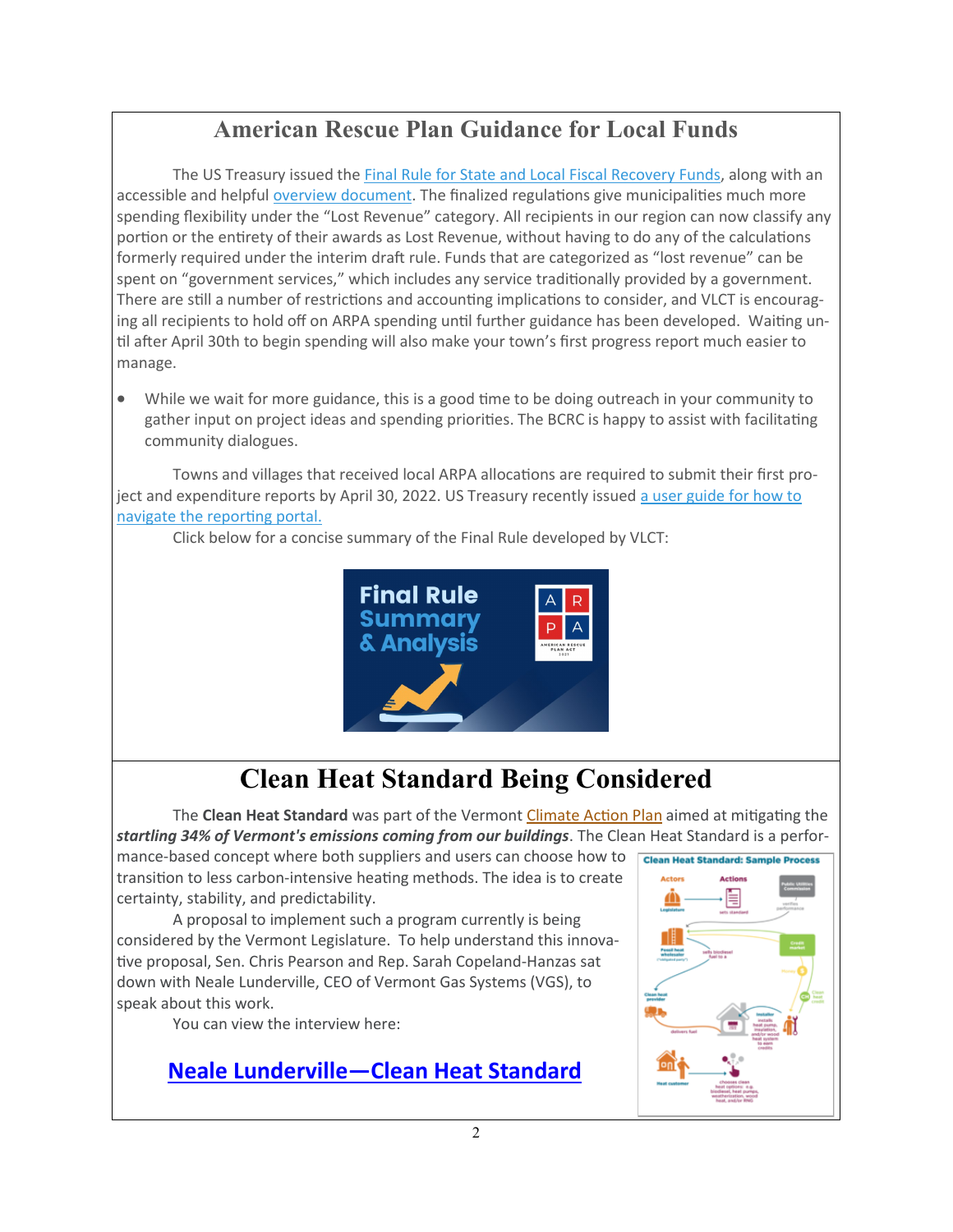#### **Growing the Weatherization Workforce to Help Vermont Meet Climate Goals**

*An Efficiency Vermont report on workforce needs in this critical sector; a significant and longstanding issue in our region, in particular.*

Have you struggled to find a weatherization contractor recently? You might not be alone. Efficiency Vermont's hardworking [network of professional contractors](https://www.efficiencyvermont.com/find-contractor-retailer?provider=homeperformancecontractors) wants to help. But there aren't enough trained workers to serve the volume of [Vermonters who want to weatherize.](https://www.efficiencyvermont.com/services/renovation-construction/weatherization)

That problem isn't going away. Vermonters want to weatherize. It can save money and improve a home's comfort. Weatherization is also an important part of Vermont's climate goals. The [Energy Action Network \(EAN\) estimated](https://www.eanvt.org/wp-content/uploads/2021/06/EAN-APR2020-21_finalJune2.pdf) that Vermont needs to weatherize 13,400 homes each year by 2030 to meet its climate goals. Today, about 2,000 homes each year are weatherized. That is a big gap. To meet those ambitious goals, EAN estimates the [workforce needs to grow five](https://www.eanvt.org/ean-interns/ean-summer-2021-interns/workforce-development-thermal-sector/)-fold in the [next five years.](https://www.eanvt.org/ean-interns/ean-summer-2021-interns/workforce-development-thermal-sector/)

In 2021, the Vermont Legislature created a working group to look into how to grow that workforce. Legislators selected Efficiency Vermont to lead the working group. In October, the working group **[submitted its final report](https://www.efficiencyvermont.com/news-blog/whitepapers/weatherization-workforce-plan)** back to the Legislature. The report included an overview of barriers to growing the weatherization workforce. The working group also recommended actions for the legislature to consider. Barriers to workforce development include: an unclear path for students interested in entering Vermont's construction trades; difficulties in hiring for jobs with sometimes challenging working conditions; wage competition; uncertainty around funding for future weatherization initiatives; shortage of affordable housing for workers.

The report included six recommendations to help grow the workforce. Some of these recommendations would also support broader economic vitality across sectors.

- **Weatherization workforce training & certification.** The working group designed a worker training and certification program to provide a clear career path for weatherization workers.
- **Marketing the trades as a future.** Young people are rarely encouraged to join the trades as a viable career opportunity. Marketing should include demonstrating field experiences and career growth potential.
- **Reaching out to New Americans.** New Americans are a growing part of our population. They are often looking for jobs when they move to Vermont. Some options to help open the door for employing New Americans include: offering construction-oriented English as a second language, expanded soft-skills training, and working with employers to support cultural awareness and improve communication.
- **Transparency around wages and job rates.** Vermont should track and report wages by position to spotlight wage disparities and prove long-term career opportunities.
- **Creating workforce housing.** Vermont should build new affordable housing for weatherization workers. Public-private partnerships could support this development.
- **Sustaining demand for weatherization.** Predictable, long-lasting incentives are critical to maintain and grow the weatherization workforce.

The working group proposed a career path for weatherization workers. For each step of the path, they identified the skills needed. After getting training, the state would certify the worker at that level. They would then be eligible for higher pay and better jobs. This path builds on established career levels used in construction. It also includes a certification for Residential HVAC Contractor. These are specialists in heating, ventilation, and air conditioning (HVAC) in cold climates. HVAC and weatherization go hand-in-hand. Today, many employers already hire staff with expertise in both areas. As they progress, this may be a natural career opportunity for interested workers.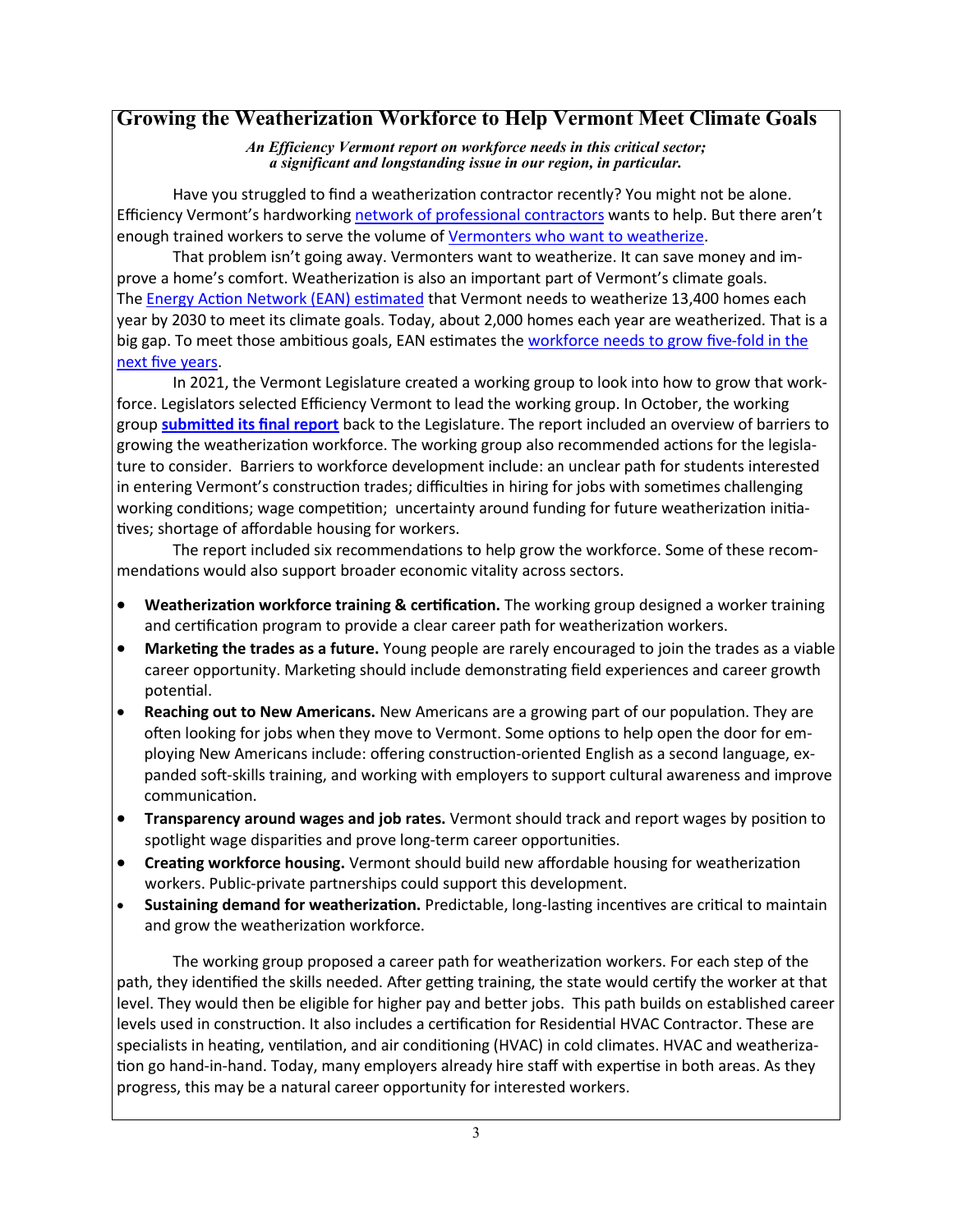### **Cannabis Control Board Releases Guidance for Municipalities**

The Legislature tasked the Cannabis Control Board with "safely, equitably, and effectively implementing and administering the laws enabling adult use and medical use cannabis in Vermont" The role of the Board includes implementing the laws governing the adult-use cannabis program, crafting all rules pertaining to the licensing and oversight of cannabis businesses, and overseeing compliance and enforcement of the program. The proposed CCB rules are in the process of becoming final rules with legal force and effect. These rules can be found on the CCB website: [https://ccb.vermont.gov/.](https://ccb.vermont.gov/) The proposed rules will be updated on the website as they are amended during the rulemaking process. Final rules will be prominently displayed. The CCB has also assumed responsibility for administering the medical cannabis program, formerly housed within the Department of Public Safety. This program oversees and administers Vermont's therapeutic cannabis program, including dispensaries and the patient and caregiver registry.

This recently released **[GUIDANCE DOCUMENT](https://ccb.vermont.gov/sites/ccb/files/2022-01/Municipal.Guidance_Formatted.pdf)** is provided to assist municipalities working with individuals and businesses seeking to establish a cannabis business pursuant to 7 V.S.A. chapter 33. Click below for more information on the Cannabis Control Board:



### **Area Towns and Villages Receive Bylaw Modernization Grants**

The Department of Housing and Community Development (DHCD) announced \$500,000 in Bylaw Modernization Grants to ensure that local land use regulations are aligned with the objective of promoting housing in our compact centers. The funding supports 23 projects in 41 municipalities to explore modernizing regulations and addressing the need for increased housing in downtowns, village centers, and surrounding neighborhoods.

"The most common housing constraints we hear about such as the cost of materials, limited workforce, and financing are irrelevant if you can't get a permit to build," said Agency of Commerce and Community Development Secretary Lindsay Kurrle. "This new grant program will help improve the local permitting process in cities and towns that want and need more housing."

Municipalities will use this new funding to hire a regional planning commission or consulting staff to collaborate with local stakeholders and prepare bylaw updates that expand opportunities for new homes, confront the State's housing crisis, and ready communities for unprecedented investments in housing and infrastructure.

"Local leaders across Vermont increasingly recognize that zoning can limit or prevent bringing new homes online that are close to jobs, served by ready infrastructure, and accessible to daily destinations and public transit options," said Housing and Community Development Commissioner Josh Hanford. Senator Michael Sirotkin added "Although zoning isn't the only market force constraining the supply of available homes, outdated regulations can increase the cost of housing, delay construction, make it harder for companies fill job openings, and will keep Vermont's economy from reaching its full potential."

Among the 23 funded projects, the BCRC coordinated a \$54,000 project with Shaftsbury, North Bennington, Old Bennington, Peru, Rupert, Sandgate, and Stamford to develop bylaw amendments that reduce regulatory barriers to housing development and bring bylaws into conformance with statute. The project implements the recent [Regional Housing Bylaw Survey.](http://www.bcrcvt.org/uploads/1/1/1/8/111899771/bcrc_housingbylawsurvey2021_1.pdf) Areas of focus include development of accessory dwelling unit regulations, reduction of minimum parking requirements for dwelling units, and regulatory changes that will encourage more density and infill development in downtown and village centers.

The grants support the implementation of the Department's *[Zoning for Great Neighborhoods](https://accd.vermont.gov/content/zoning-for-great-neighborhoods)* initiative of 2020, which produced a guide and model regulations designed to make little zoning updates that have a big impact. For a full listing of all grant awardees [click here.](https://accd.vermont.gov/sites/accdnew/files/documents/CD/CPR/CPR-BMG-FundedProjects-FY22.pdf)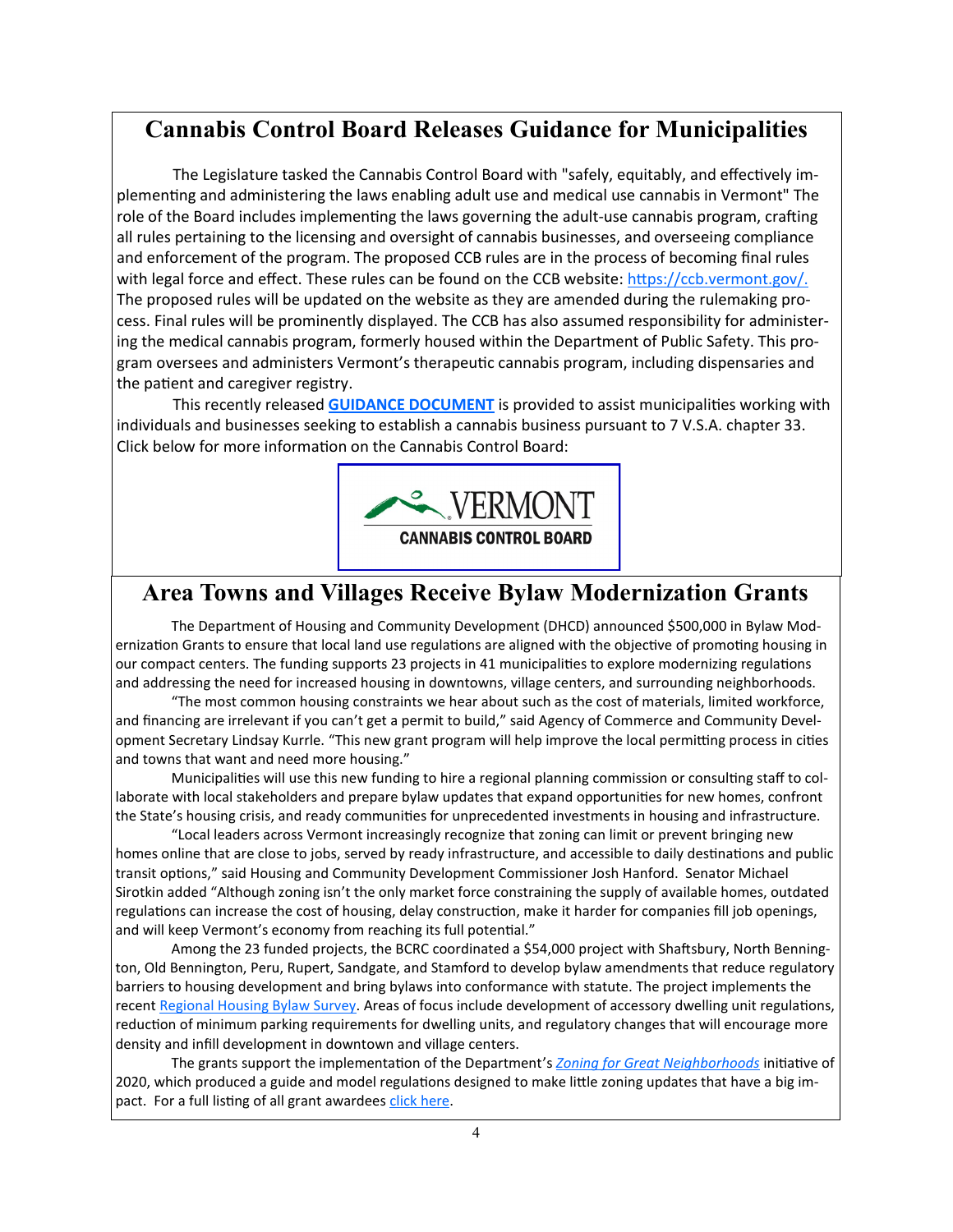# **Temporary Open Meeting Law Changes**

Legislation recently signed by the Governor makes changes to the open meeting law similar to the changes that were in place during Vermont's state of emergency that ended last June. There are a few minor changes which are noted in the summary below.

- A public body may meet entirely by electronic or other means without being physically present.
- A physical meeting place where the public can attend is not necessary.
- Must use technology that allows the public to attend by electronic or other means.
- Must allow the public to access the meeting by telephone whenever feasible *(New from the last temporary change: Access to the meeting by telephone is required with no allowance for 'whenever feasible').*
- Provide information on how to directly access the meeting electronically in the agenda *(New from the last temporary change: Clarification that all information to access the meeting must be included on the agenda. No extra steps, such as calling the town office for a password, should be required.)*
- Record their meetings (legislative body and school board).
- Time limit for posting meeting minutes may extend from five (5) to ten (10) calendar days if necessary due to staffing shortage.
- In addition to the municipal office, a municipal public body may post agendas and notices in two designated electronic locations in lieu of the two designated public places in the municipality (or in a combination of electronic and public place).
- Provide a copy of agenda/notice to newspaper in general circulation.

To read the whole S.222 Summary [click here.](https://a.rs6.net/1/pc?ep=eb0d303ad61e0376Weae08Nk51apsBgPNR1H9JUDb-eV3gTUfD0PITIYtvEOIYETsAstyGh88EU0yoaD32ZfWq-YEXfRtrr8AuJie5xbADqxa58I9JIAHGpFEnmEPybayvLPQKoeU3OIhaKSZlA9rhTzBiHlxcxa2hOWjFeNqjY6XjbN0zw4bzKUeFY1K5XfEtaf1pWWNhmwtfWBUOHtlfk-ZcbcpeGZk9zblXUaA)

# **New Food Resource Brochure Available**

As part of his VISTA service with the BCRC, Jake Gesling produced a brochure listing a range of food resources available in the region, including: food banks, meal delivery services, financial assistance programs, and community meal sites. The brochure also includes QR codes that provide updated information on food bank locations and calendars, transportation services, and more. You can download and share a copy of the brochure from the BCRC's website: [Food Resources \(bcrcvt.org\)](http://www.bcrcvt.org/uploads/1/1/1/8/111899771/february_food_resources.pdf).

# **BCRC Welcomes Scott Grimm-Lyon**

The newest member of the BCRC's team began work at the Commission on February 28. We are delighted to welcome Scott Grimm-Lyon to the region. Scott comes to southern Vermont from his previous position as executive director of a business improvement district in Brooklyn. His background includes extensive work in community engagement, comprehensive planning, and economic development. He is a graduate of the University at Albany and has a MS in City and Regional Planning from the Pratt Institute. While in New York, Scott served on the Board of Directors and Economic Development Committees of the NY Metro Chapter of the American Planning Association.

Scott will be providing program management services for the Bennington County Solid Waste Alliance and working on a variety of planning and community development projects.

You can reach Scott at the BCRC offices at 210 South Street in Bennington: 802-442-0713 / [scottgrimmlyon@bcrcvt.org.](mailto:scgrimmlyon@bcrcvt.org)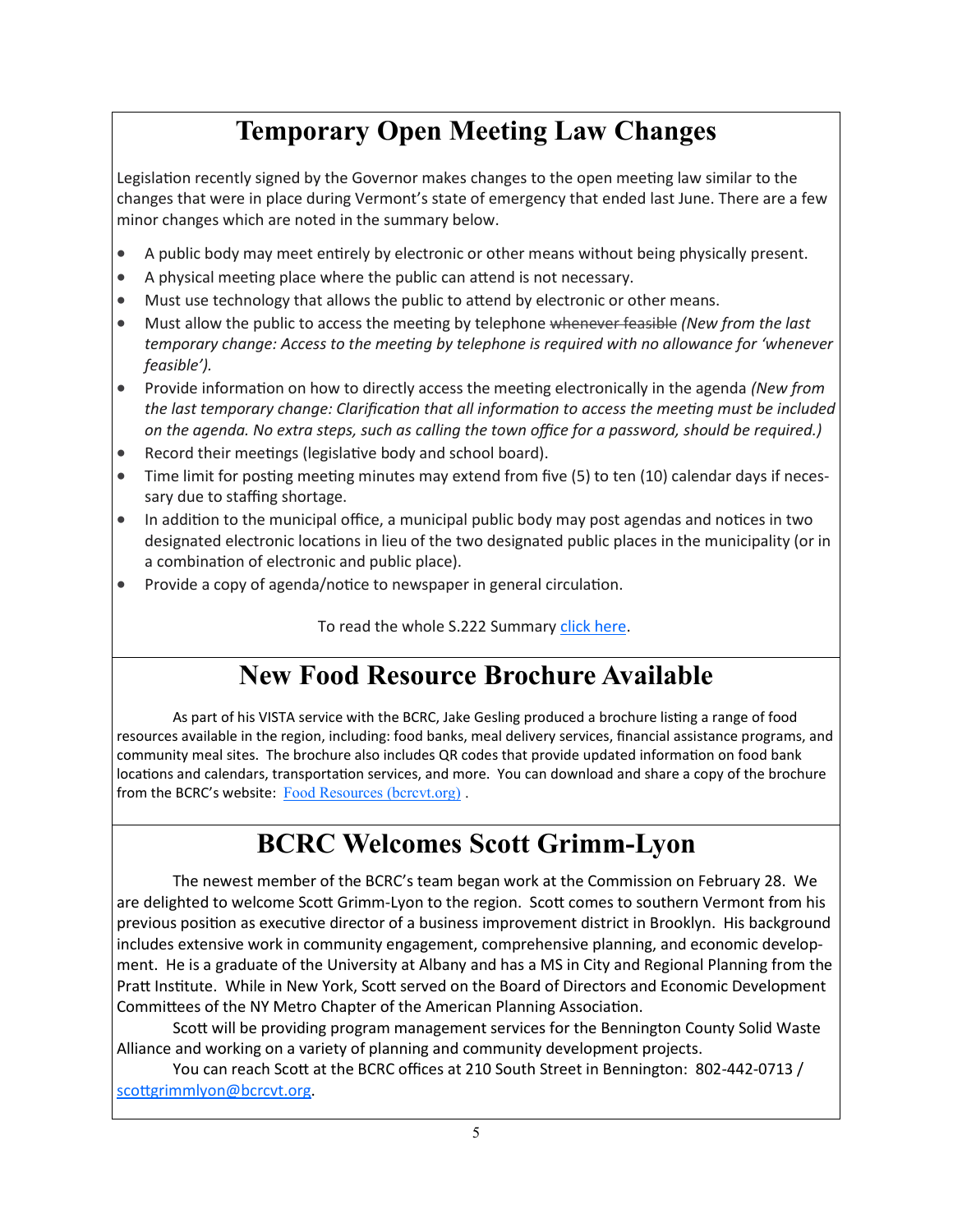#### **Events and Opportunities….**

**Downtown Transportation Fund Grants** (DTF) to support revitalization efforts in Designated Down-towns and eligible Designated Village Centers. See the 2022 [Downtown Transportation Fund](https://accd.vermont.gov/sites/accdnew/files/documents/CD/CPR/CPR-DTF-Application-Guidelines_2022_FINAL.pdf) and [Clean Water Initiative Funding](https://accd.vermont.gov/sites/accdnew/files/documents/CD/CPR/CPR-DTF-Clean-Water-Funding-Application-Guidelines_2022_FINAL.pdf) for DTF Projects for eligibility, program guidance and application. The maximum grant amount is \$200,000 with a 20% match required. Projects must demonstrate the ability to start the project within 24 months and complete within 36 months. **Application Deadline: March 7, 2022 @ 5:00 p.m**.

**Spring '22 webinar and training series from the Community Wildlife Program** at Vermont Fish & Wildlife Department.

- Climate action-[planning: What should towns do to address climate change?](#Climate#Climate)
- [Reviewing your Town Plan & Regulations: Lessons Learned from our Comprehensive Review](#Reviewing#Reviewing)
- [Reinvigorating your Conservation Commission:](#Reinvigorating#Reinvigorating)
- BioFinder Drop-[in Help Sessions](#BioFinder#BioFinder)
- [Environmental Leadership Training Unit 1](#ELT1#ELT1)
- [Environmental Leadership Training Unit 2](#ELT2#ELT2)

Dates, registration and more information is available on the Program's [Trainings](https://anr.vermont.gov/content/trainings) page where you can also find a library of previously recorded sessions.

**BCRC March Meeting:** Lets Grow Kids \* Bennington County Open Arms \* ARPA updates. Thursday, March 17 at 5:30 PM; see page 1 for details and login information.

**Multiunit Dwelling Electric Vehicle Charging Grant Program:** \$1,000,000 in funding is available to subsidize the cost of purchasing and installing Electric Vehicle (EV) charging stations at rental properties to provide residents with at-home charging access. The grant program is an interagency effort between DHCD, the Agency of Transportation, Department of Environmental Conservation, and the Public Service Department. Grants will be awarded up to \$80,000 per site and \$300,000 per applicant, with priority grant awards given to affordable housing projects. **The deadline to apply is April 1, 2022.** For full details on the program visit: [https://accd.vermont.gov/multiunit\\_dwelling.](https://accd.vermont.gov/multiunit_dwelling)

**[The Rural Energy Pilot Program \(REPP\) grant](https://www.rd.usda.gov/programs-services/energy-programs/rural-energy-pilot-program)** can be used for:

- Community energy planning, capacity building, and technical assistance
- Energy efficiency and weatherization

• Installation and equipping of community-scale renewable energy technologies and systems Here are the guidelines for community-scale renewable energy in the grant: *With respect to size, community energy includes projects between the sizes of approximately fifty kilowatts to two megawatts which is substantially less generation than utility-scale installations, but more generation than would be used by the typical single end user. Projects may be located on more than one site and have more than one user (e.g., solar panels or small- to medium-sized wind turbines could be installed on separate properties and sent to a common transformer, or the equipment could be constructed within a common area, such as a public park).* **Letter of intent is due by April 19. Completed applications are due July 18**.

**Planning and Zoning Essentials Workshop for Municipal Officials**. Presented via zoom by the BCRC on Thursday, April 21 from 4:30-6:00 PM. Zoom Meeting Info: <https://us02web.zoom.us/j/82181448644> Meeting ID: 821 8144 8644| Dial-in: +1 929 205 6099

Contact Catherine Bryars, BCRC Planning Director for more information: [cbryars@bcrcvt.org](mailto:cbryars@bcrcvt.org) .